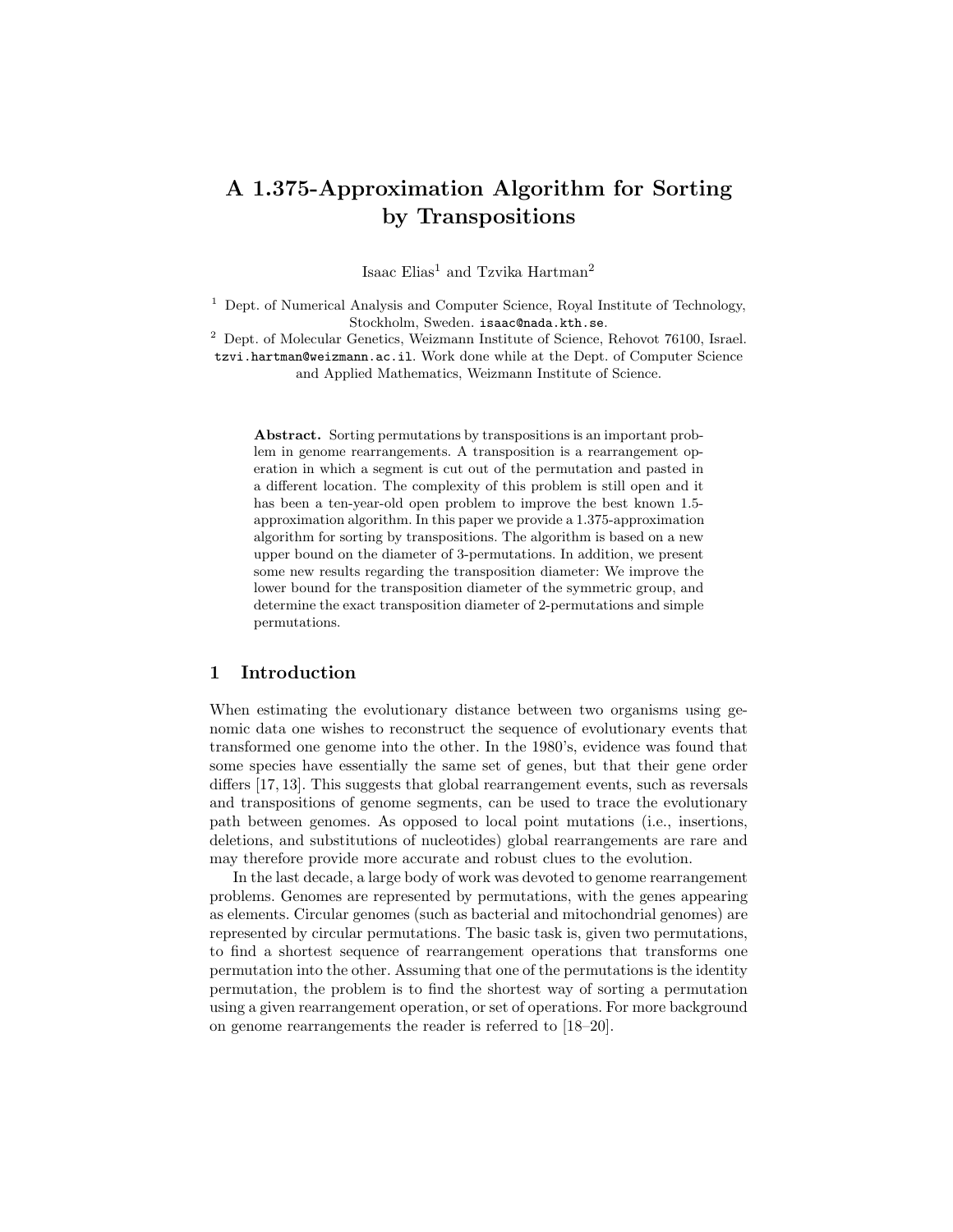The problem of sorting permutations by reversals has been studied extensively. It was shown to be NP-hard [8], and several approximation algorithms have been suggested [4, 7, 9]. On the other hand, for signed permutations (every element of the permutation has a sign,  $+$  or  $-$ , which represents the direction of the gene) a polynomial algorithm for sorting by reversals was first given by Hannenhalli and Pevzner [11]. Subsequent work improved the running time of the algorithm, and simplified the underlying theory [14, 6, 3, 21].

There has been significantly less progress on the problem of sorting by transpositions. A transposition is a rearrangement operation, in which a segment is cut out of the permutation, and pasted in a different location. The complexity of sorting by transpositions is still open. It was first studied by Bafna and Pevzner [5], who devised a 1.5-approximation algorithm, which runs in quadratic time. The algorithm was simplified by Christie [9] and further by Hartman [12], which also proved that the analogous problem for circular permutations is equivalent. Eriksson et al. [10] provided an algorithm that sorts any given permutation on  $n$ elements by at most  $2n/3$  transpositions, but has no approximation guarantee.

The transposition diameter of the symmetric group  $S_n$  is unknown. Bafna and Pevzner [5] proved an upper bound of  $\frac{3}{4}n$ , which was improved to  $\frac{2}{3}n$  by the algorithm of Eriksson et al. [10]. A lower bound of  $\lfloor \frac{n-1}{2} \rfloor + 1$  (for circular permutations) is given in  $[9, 10, 16]$ , where it was conjectured to be the transposition diameter, except for  $n = 13$  and  $n = 15$ .

In this paper we study the problem of sorting permutations by transpositions. We begin with some results regarding the transposition diameter. We prove a lower bound of  $\lfloor \frac{n}{2} \rfloor + 1$  on the transposition diameter of the symmetric group of circular permutations, which shows that the conjecture of [9, 10, 16] is not accurate. Next, we deal with three subsets of the symmetric group (that have been considered in the genome rearrangement literature): simple permutations, 2-permutations, and 3-permutations. We show that the diameter for 2-permutations is  $\frac{n}{2}$  (for circular permutations of size *n*), and for simple permutations is  $\lfloor \frac{n}{2} \rfloor$ . We prove an upper bound of  $11\lfloor \frac{n}{24} \rfloor + \lfloor 3\frac{(n/3 \mod 8)}{2} \rfloor$  $\frac{\mod 8}{2}$  + 1 on the diameter of 3-permutations. Then we derive our main result: A 1.375 approximation algorithm for sorting by transpositions, improving on the tenyear-old 1.5 ratio.

Our main result, like many other results in genome rearrangements, is based on a rigorous case analysis. However, since the number of cases is huge, we developed a computer program that systematically generates the proof. Each case in the proof is discrete and consists of a few elementary steps that can be verified by hand and thus it is a proof in the conventional mathematical sense. Since it is not practical to manually verify the proof as a whole, we have written a verification program, which takes the proof as an input and verifies that each elementary step in the proof is correct. The proof, along with the program, is presented in a user-friendly web interface [1]. A well-known example of a computer assisted proof is that of the Four Color Theorem [2] (see [22] for a list of other proofs).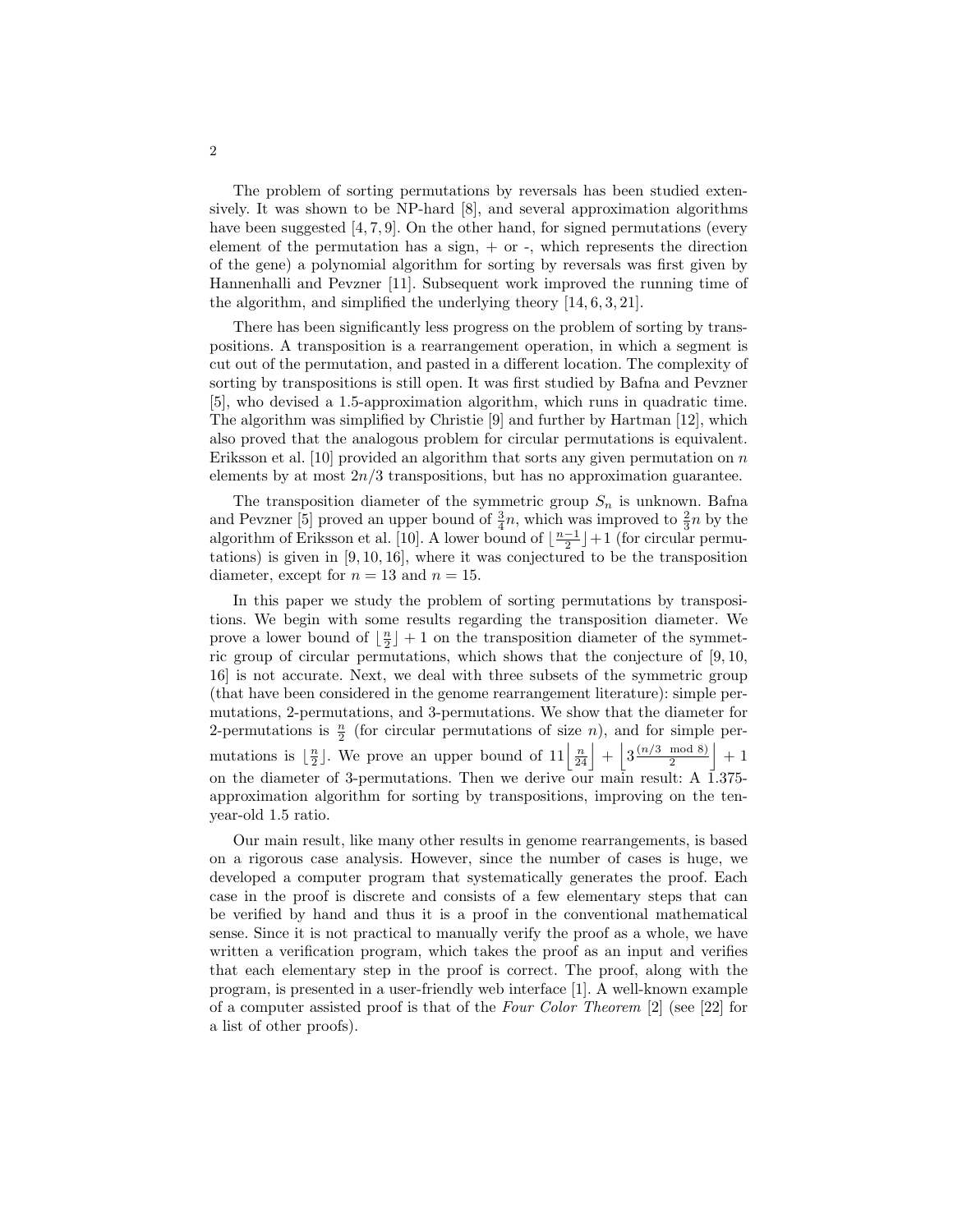## 2 Preliminaries

Let  $\pi = (\pi_1 \ldots \pi_n)$  be a permutation on n elements. Define a segment A in  $\pi$  as a sequence of consecutive elements  $\pi_i, \ldots, \pi_k$   $(k \geq i)$ . Two segments  $A = \pi_i, \ldots, \pi_k$  and  $B = \pi_j, \ldots, \pi_l$  are contiguous if  $j = k + 1$  or  $i = l + 1$ . transposition  $\tau$  on  $\pi$  is an exchange of two disjoint contiguous segments. If the segments are  $A = \pi_i, \ldots, \pi_{j-1}$  and  $B = \pi_j, \ldots, \pi_{k-1}$ , then the result of applying  $\tau$  on  $\pi$ , denoted  $\tau \cdot \pi$ , is  $(\pi_1 \ldots \pi_{i-1} \pi_j \ldots \pi_{k-1} \pi_i \ldots \pi_{j-1} \pi_k \ldots \pi_n)$  (note that the end segments can be empty if  $i = 1$  or  $k - 1 = n$ .

The problem of finding a shortest sequence of transpositions, which transforms a permutation into the identity permutation, is called sorting by transpositions. The transposition distance of a permutation  $\pi$ , denoted by  $d(\pi)$ , is the length of the shortest sorting sequence.

The problem of sorting linear permutations of size  $n$  is equivalent to sorting circular permutations of size  $n + 1$  [12]. Many of the following definitions, as well as the presentation of the algorithm, are more clear for circular permutations. Therefore we present our results for circular permutations and, due to the equivalence, they are true also for linear ones. In a circular permutation there is an element 0, and the equivalent linear permutation can be obtained by simply removing this element.

Breakpoint Graph. The breakpoint graph [5] is a graph representation of a permutation, which is classical in the genome rearrangements literature. In this graph every element of the permutation is represented by a left and a right vertex. As defined below, every vertex is connected to one black and one gray edge. The intuitive idea is that the black edges describe the order in the permutation and the gray edges describe the order in the identity permutation. Throughout the paper all permutations are circular and therefore, for both indices and elements, we identify  $n$  and  $0$ .

**Definition 1** Let  $\pi = (\pi_0 \dots \pi_{n-1})$  be a permutation. The breakpoint graph  $G(\pi)$  is a edge-colored graph on  $2n$  vertices  $\{l_0, r_0, l_1, r_1, \ldots, l_{n-1}, r_{n-1}\}$ . For every  $0 \le i \le n-1$ , connect  $r_i$  and  $l_{i+1}$  by a gray edge, and for every  $\pi_i$ , connect  $l_{\pi_i}$  and  $r_{\pi_{i-1}}$  by a black edge, denoted by  $b_i$ .

It is convenient to draw the breakpoint graph on a circle, such that black edges are on the circumference and gray edges are chords (see Figure  $1(a)$ ).

Cycles. Since the degree of each vertex is exactly 2, the graph uniquely decomposes into cycles. Denote the number of cycles in  $G(\pi)$  by  $c(\pi)$ . The length of a cycle is the number of black edges it contains. A  $k$ -cycle is a cycle of length  $k$ , and it is odd if k is odd. The number of odd cycles is denoted by  $c_{odd}(\pi)$ , and let  $\Delta c_{odd}(\pi, \tau) = c_{odd}(\tau \cdot \pi) - c_{odd}(\pi)$ . Bafna and Pevzner proved the following useful lemma:

**Lemma 1** (Bafna and Pevzner [5]) For all permutations  $\pi$  and transpositions  $\tau, \Delta c_{odd}(\pi, \tau) \in \{-2, 0, 2\}.$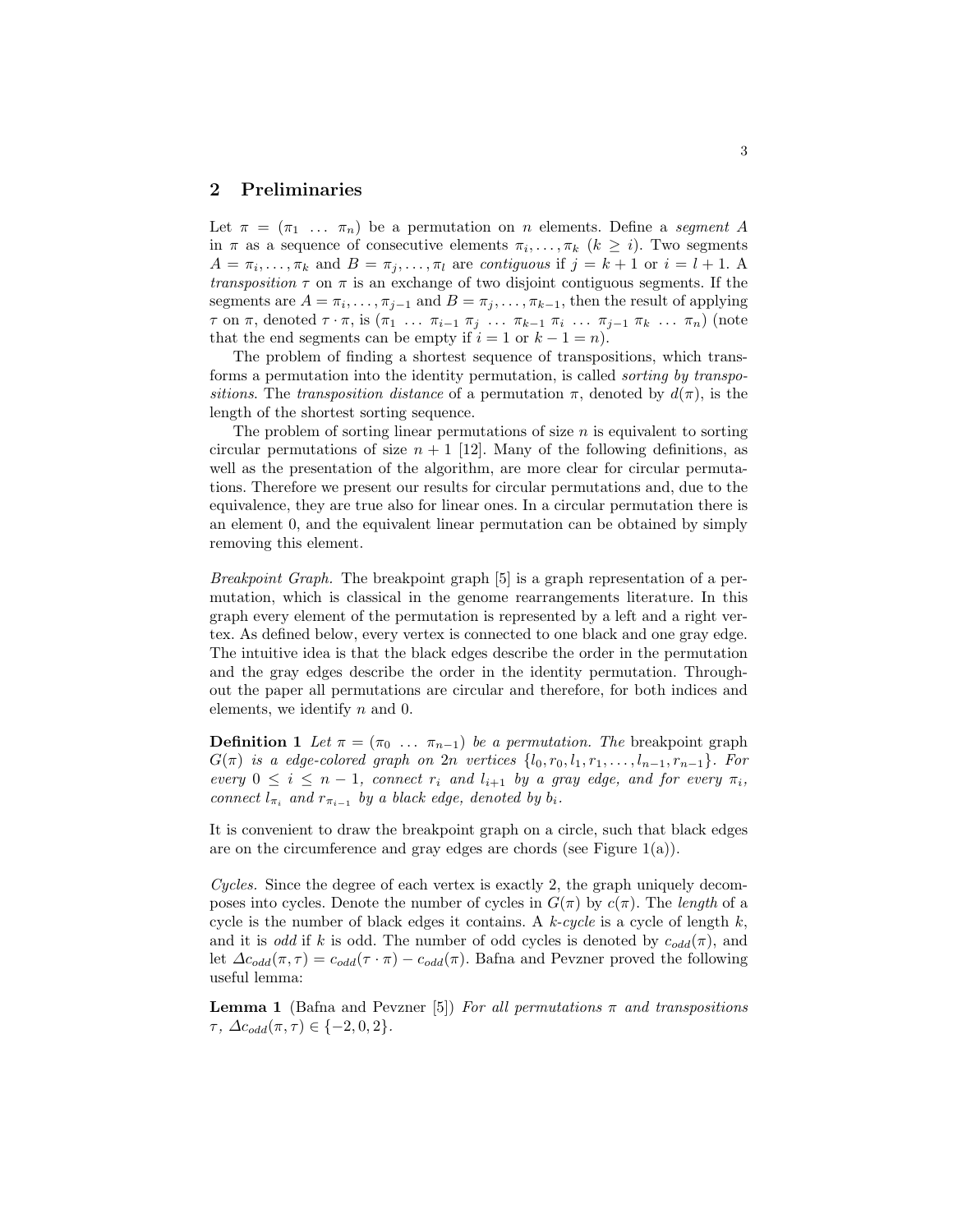

Fig. 1. (a) The circular breakpoint graph of the permutation  $\pi = (0.5 4 3 6 2 1)$ . Black edges are represented as thick lines on the circumference, and gray edges are chords. The three cycles are  $(b_1\; b_3\; b_6)$ ,  $(b_2\; b_4)$ , and  $(b_5\; b_0)$ . (b) The circular breakpoint graph of  $\pi$  after applying a transposition on black edges  $b_0$ ,  $b_2$  and  $b_5$ .

Let  $n(\pi)$  denote the number of black edges in  $G(\pi)$ . The maximum number of cycles is obtained iff  $\pi$  is the identity permutation. In that case, there are  $n(\pi)$ cycles, and all of them are odd (in particular, they are all of length 1). Starting with  $\pi$  with  $c_{odd}$  odd cycles, Lemma 1 implies the following lower bound on  $d(\pi)$ :

**Theorem 2** (Bafna and Pevzner [5]) For all permutations  $\pi$ ,  $d(\pi) \geq (n(\pi)$  $c_{odd}(\pi)/2$ .

By definition, every transposition must cut three black edges. The transposition that cuts black edges  $b_i, b_j$  and  $b_k$  is said to apply on these edges (see Figure 1). If these black edges are in cycle  $C$ , then the transposition is said to apply on C. A transposition  $\tau$  is a k-move if  $\Delta c_{odd}(\pi, \tau) = k$ . A cycle is called oriented if there is a 2-move that is applied on three of its black edges; otherwise, it is unoriented.

Throughout the paper, we use the term permutation also when referring to the breakpoint graph of the permutation (as will be clear from the context). For example, when we say that  $\pi$  contains an oriented cycle, we mean that  $G(\pi)$ contains an oriented cycle.

Simple Permutations. A k-cycle in the breakpoint graph is called *short* if  $k \leq 3$ ; otherwise, it is called long. A breakpoint graph is simple if it contains only short cycles. A permutation  $\pi$  is *simple* if  $G(\pi)$  is simple, and is a 2-permutation (resp. 3-permutation) if  $G(\pi)$  contains only 2-cycles (3-cycles).

A common technique in genome rearrangement literature is to transform permutations with long cycles into simple permutations. This transformation consists of inserting new elements into the permutations and thereby splitting the long cycles. The reader is referred to [12] for a thorough description. If  $\hat{\pi}$  is the permutation attained by inserting elements into  $\pi$  then  $d(\pi) \leq d(\hat{\pi})$ , since inserting new elements only can result in a permutation that requires more moves to be sorted. Such a transformation is called safe if it maintains the lower bound of Theorem 2, i.e., if  $n(\pi) - c_{odd}(\pi) = n(\hat{\pi}) - c_{odd}(\hat{\pi})$ .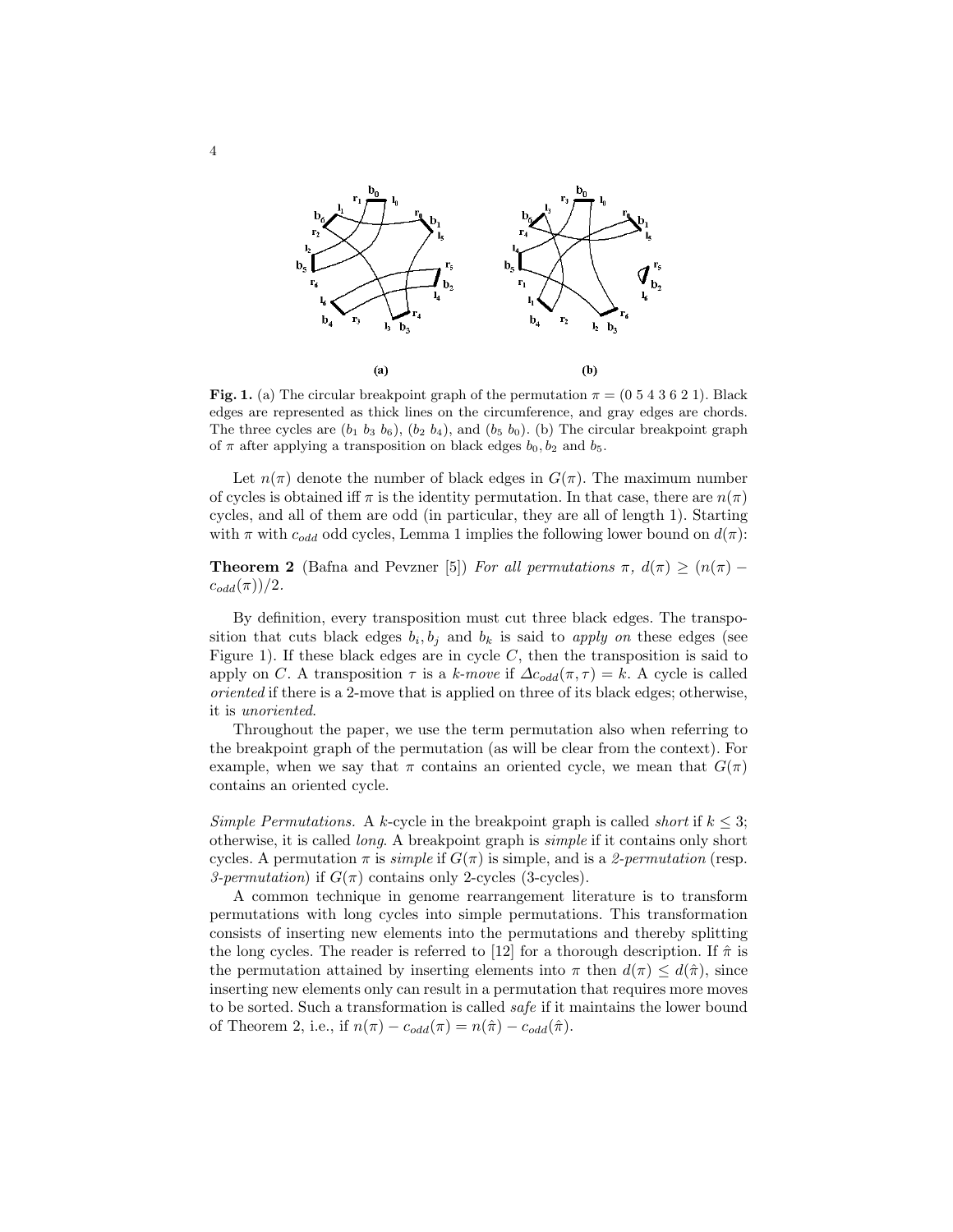**Lemma 3** (Lin and Xue [15]) Every permutation can be transformed safely into a simple one.

Note that the transformation only maintains the lower bound, not the exact distance<sup>3</sup>. We say that permutation  $\pi$  is *equivalent* to permutation  $\hat{\pi}$  if  $n(\pi)$  –  $c_{odd}(\pi) = n(\hat{\pi}) - c_{odd}(\hat{\pi}).$ 

**Lemma 4** (Hannenhalli and Pevzner [11]) Let  $\hat{\pi}$  be a simple permutation that is equivalent to  $\pi$ , then every sorting of  $\hat{\pi}$  mimics a sorting of  $\pi$  with the same number of operations.

The 1.375-approximation given in this paper first transforms the given permutation  $\pi$  into an equivalent simple permutation  $\hat{\pi}$ , then it finds a sorting sequence for  $\hat{\pi}$ , and, finally, the sorting of  $\hat{\pi}$  is mimicked on  $\pi$ . Therefore, throughout most of the paper we will be concerned with simple permutations and short cycles.

Configurations and Components. Given a cyclic sequence of elements  $i_1, \ldots, i_k$ , an arc is an interval in the cyclic order, i.e., a set of contiguous elements in the sequence. The pair  $(i_j, i_l)$   $(j \neq l)$  defines two disjoint arcs:  $i_j, \ldots, i_{l-1}$  and  $i_1, \ldots, i_{j-1}$ . Similarly, a triplet defines a partition of the cyclic sequence into three disjoint arcs. We say that two pairs of black edges  $(a, b)$  and  $(c, d)$  are intersecting if a and b belong to different arcs defined by the pair  $(c, d)$ . A pair of black edges intersects with cycle  $C$ , if it intersects with a pair of black edges that belong to  $C$ . Cycles  $C$  and  $D$  intersect if there is a pair of black edges in  $C$ that intersect with  $D$  (see Figure 2c). Two triplets of black edges are interleaving if each of the edges of one triple belongs to a different arc of the second triple. Two 3-cycles are interleaving if their edges interleave (see Figure 2e).

A configuration of cycles is a subgraph of the breakpoint graph that is induced by one or more cycles. There are only two possible configurations of a 3-cycle in a breakpoint graph, which are shown in Figure 2 (a and b). It is easy to verify that the 3-cycle in  $(a)$  is oriented, and  $(b)$  is unoriented. A configuration  $A$  is a sub-configuration of a configuration B if the cycles in A form a subset of the cycles in B. A configuration A is *connected* if for any two cycles  $c_1$  and  $c_k$  of A there are cycles  $c_2, \ldots, c_{k-1}$  such that, for each  $i \in [1, k-1]$ ,  $c_i$  intersects with  $c_{i+1}$ . A *component* is a maximal connected configuration in a breakpoint graph. The size of configurations and components is the number of cycles they contain, and are said to be unoriented if all their cycles are unoriented. They are called small if their size is at most 8; otherwise they are big.

In a configuration, an *open qate* is a pair of black edges of a 2-cycle or an unoriented 3-cycle that does not intersect with another cycle. The following is an important lemma by Bafna and Pevzner.

Lemma 5 (Bafna and Pevzner [5]) Every open gate intersects with some other cycle in the breakpoint graph.

<sup>&</sup>lt;sup>3</sup> Unlike in the problem of sorting by reversals [11], in which the analogous transformation maintains the exact distance.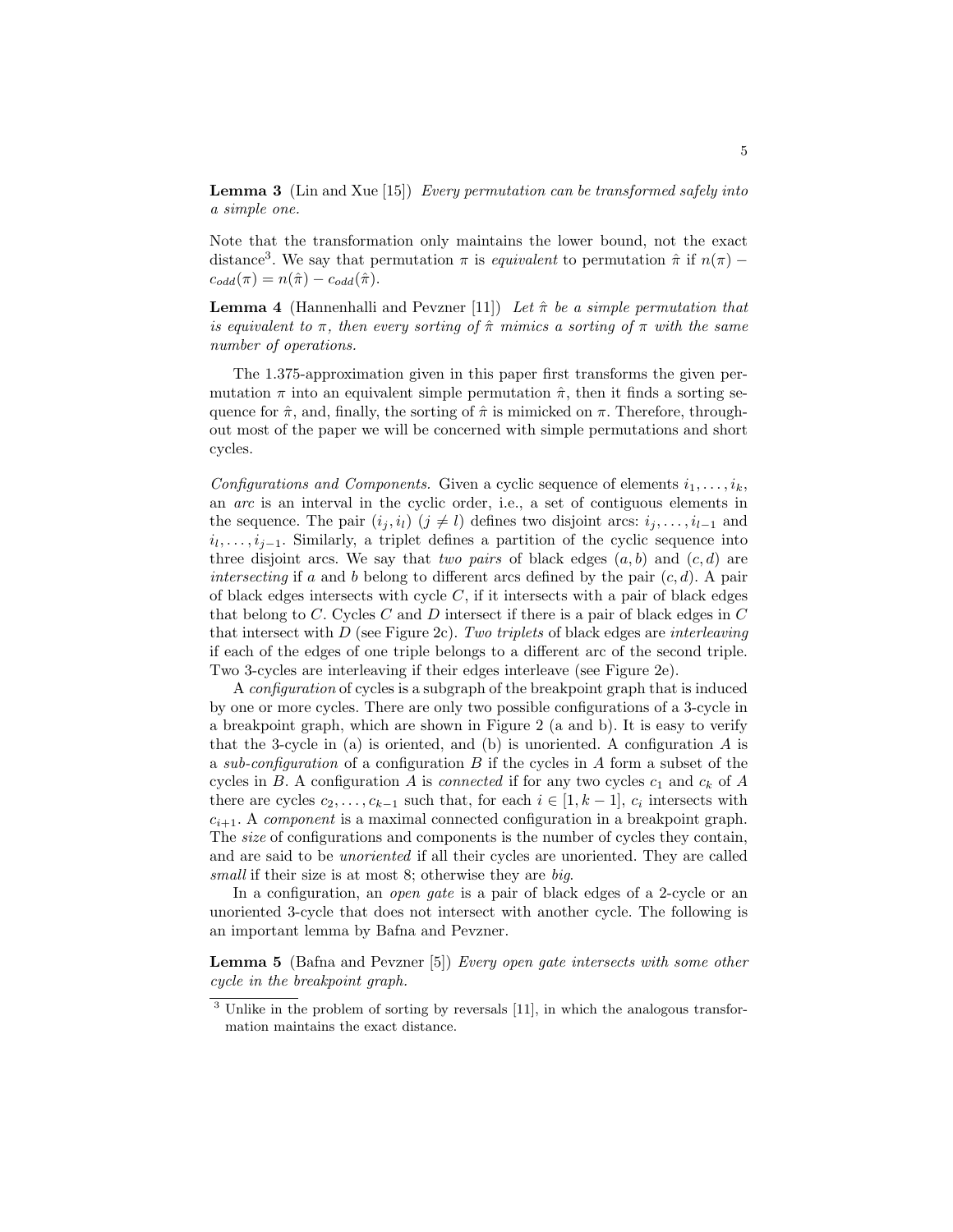

 $(a)$  $(b)$  $(d)$ Fig. 2. Configurations of 3-cycles. (a) An oriented 3-cycle. (b) An unoriented 3-cycle.  $(e)$ (c) Intersecting 3-cycles. (d) Non-intersecting 3-cycles. (e) Interleaving 3-cycles.

A configuration not containing open gates is referred to as a full configuration. For example, the configuration in  $2(e)$  is full, whereas  $2(e)$  has two open gates.

Sequence of Transpositions. An  $(x, y)$ -sequence of transpositions on a simple permutation (for  $x \geq y$ ) is a sequence of x transpositions, such that at least y of them are 2-moves and that leaves a simple permutation at the end. For example, a 0-move followed by two consecutive 2-moves (which is called a  $(0, 2, 2)$ -sequence in previous papers [9, 12]) is a (3, 2)-sequence. A configuration (or component or permutation) has a  $(x, y)$ -sequence, if it is possible to apply such a sequence on its cycles.

The following result is the basis of the previous 1.5-approximation algorithms and will be used throughout the paper.

Lemma 6 (Christie [9] and Hartman [12]) For every permutation (except for the identity permutation) there exists either a 2-move or a  $(3, 2)$ -sequence.

Corollary 7 For every permutation that has an oriented cycle and contains at least three 3-cycles there exists a  $(4,3)$ -sequence.

Transposition Diameter. The transposition diameter,  $TD(n)$ , of the symmetric group is the maximum value of  $d(\pi)$  taken over all permutations of n elements, i.e.,  $TD(n) \triangleq \max_{\pi} d(\pi)$ . Similarly, the transposition diameter of simple permutations TDS, 2-permutations TD2, and 3-permutations TD3, is the longest distance for any such permutation to the identity.  $4$ 

## 3 Transposition Diameter Results

In this section, we first provide a lower bound on the transposition diameter. Then, we determine the exact transposition diameter of 2-permutations and simple permutations, and find an upper bound for the diameter of 3-permutations. Recall that throughout the paper by permutations we mean circular permutations. However, sorting linear permutations of size  $n$  is equivalent to sorting circular permutations of size  $n + 1$  [12]. Therefore all bounds can be applied directly to linear permutations by replacing n with  $n + 1$ .

<sup>&</sup>lt;sup>4</sup> The term *diameter* is somehow misleading for subsets of the symmetric group which are not a sub-group. However, we will stick to this term for the sake of consistency.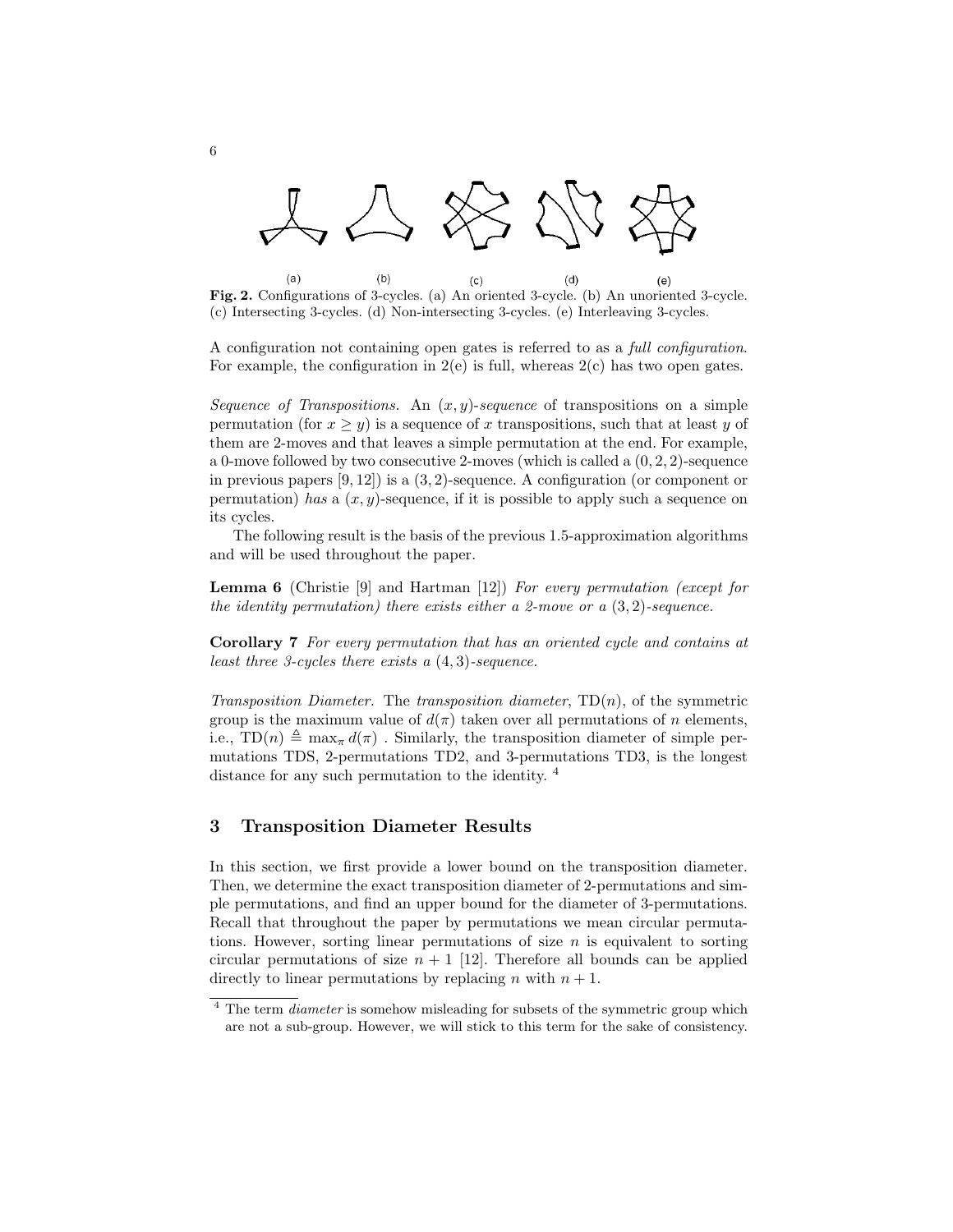Previous works  $[10, 9, 16]$  on the transposition diameter have conjectured<sup>5</sup> that the most distant permutation is the reversed permutation  $(0\ n-1\ \ldots\ 1)$ . That is, it was believed that the transposition diameter is  $\lfloor \frac{n-1}{2} \rfloor + 1$ . However, the theorem below, which is proved in the full version of the paper, disproves this conjecture. Although the improvement of the bound is minor, we believe that this result is important since lower bounds on transposition problems are quite rare and hard to obtain.

The proofs of the following theorems are given in the full version of the paper.

**Theorem 8**  $TD(n) \geq \lfloor \frac{n}{2} \rfloor + 1$ .

For linear permutations of size *n* the lower bound is given by  $\lfloor \frac{n+1}{2} \rfloor + 1$ .

**Theorem 9**  $TD2(n) = \frac{n}{2}$ .

**Theorem 10**  $TDS(n) = \lfloor \frac{n}{2} \rfloor$ .

#### 3.1 Diameter for 3-permutations

The main result given in this section is an upper bound for the diameter of 3 permutations, which is the basis of the 1.375-approximation algorithm for sorting by transpositions (Section 4). This result, like many other results in genome rearrangements, is based on a rigorous case analysis. However, since the number of cases is huge, we developed a computer program that systematically analyzes all the cases. Below we describe the case analysis.

Our goal is to show that every 3-permutation with at least 8 cycles has an  $(x, y)$ -sequence such that  $x \leq 11$  and  $\frac{x}{y} \leq \frac{11}{8}$ . Such a sequence is referred to as an  $\frac{11}{8}$ -sequence. By Corollary 7, we need only consider unoriented configurations, since a  $(4,3)$ -sequence is an  $\frac{11}{8}$ -sequences. Thus, in the sequel, when we say configurations we refer to unoriented configurations. The case analysis is done in two steps. In the first step, below, all big components are shown to have an  $\frac{11}{8}$ -sequence. In the second step, which is described ion the full version of the paper, we consider permutations with at least 8 cycles such that all components are small and prove that also these permutations have an  $\frac{11}{8}$ -sequence.

Analysis of Unoriented Configurations The enumeration over all components starts from the basic building blocks: connected configurations consisting of two unoriented cycles. There are only two such configurations, the unoriented interleaving pair (Figure 2e) and the unoriented intersecting pair (Figure 2c). From these two configurations it is possible to build any other unoriented connected configuration by successively adding new unoriented cycles to the configuration. Adding a cycle to a configuration is done by inserting its black edges somewhere in the configuration. If it is possible to create a configuration  $B$  by adding a cycle to a configuration  $A$ , then  $B$  is said to be an *extension* of  $A$ . For

<sup>&</sup>lt;sup>5</sup> [10] conjectured that this was the case with exceptions for  $n = 14$  and  $n = 16$ .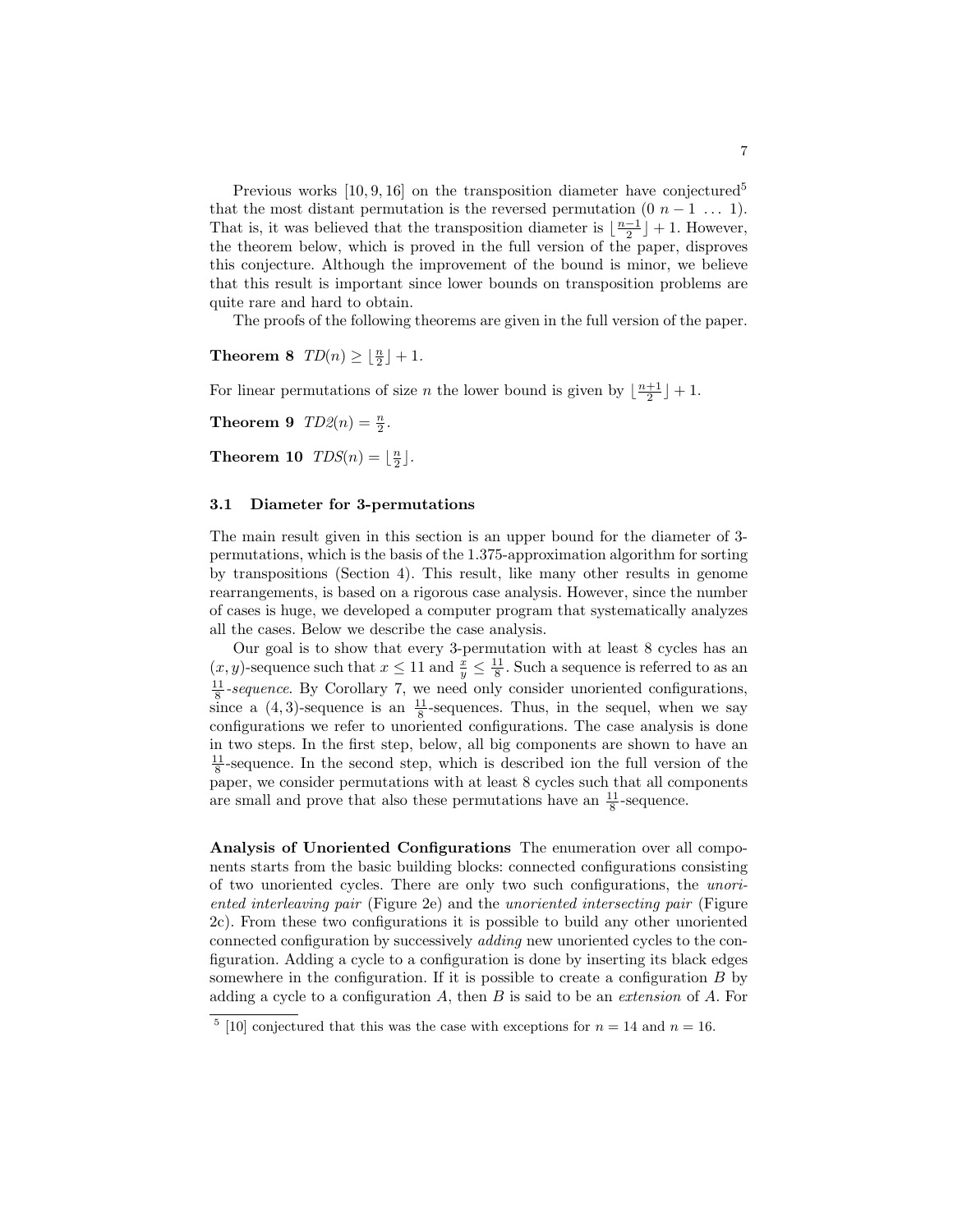example, both the unoriented interleaving and intersecting pair are extensions of the configuration of only one unoriented 3-cycle.

Consider a full configuration C and let A be a sub-configuration of C. Then  $C$  can be constructed by a series of extensions of  $A$ . In particular, this means that  $A$  can be extended into configuration  $B$ , that also is a sub-configuration of C. If A has an open gate then there is such extension  $B$  that is closing the open gate (since by definition,  $C$  has no open gates), i.e., the pair of black edges constituting the open gate in A intersects with a pair of black edges in B. Otherwise, there is an extension B with at most one open gate that is also a sub-configuration of C.

From the discussion above it follows that there are two types of extensions that are sufficient for building any component. These sufficient extensions are (1) extensions closing open gates and (2) extensions of full configurations, such that the extended configuration has at most one open gate. We refer to configurations that are realizable through a series of sufficient extensions from either the unoriented interleaving pair or the unoriented intersecting pair as *sufficient* configurations. Note that in particular, this means that every sufficient configuration has at most two open gates.

The following lemma is proved by our computerized case analysis:

**Lemma 11** Every unoriented sufficient configuration of 9 cycles has an  $\frac{11}{8}$ sequence.

By definition every big component has a sufficient configuration of size 9. Therefore the above lemma states that if a permutation contains a big component then there is an  $\frac{11}{8}$ -sequence.

One way of proving Lemma 11 would be to give a sorting for each of the sufficient configurations of 9 cycles. Such a case analysis would be too time consuming even for a computer. Instead, we utilize the notion of sufficiency and the fact that a sorting sequence for a configuration is also a sub-sorting for every extension of it. In Figure 3 we describe the case analysis which intuitively can be thought of as a breadth first search. When performing the analysis it turns out that no configuration of 10 cycles is added to the queue. This means that all sufficient configurations of 9 cycles have an  $\frac{11}{8}$ -sequence.

- 1. Initiate a queue of configurations to contain the unoriented interleaving pair and the unoriented intersecting pair.
- 2. While the queue is non-empty do:
	- (a) Remove the first configuration, A, from the queue.
	- (b) For each sufficient extension  $B$  of  $A$  do:
		- i. If B does not have an  $\frac{11}{8}$ -sequence add it to the queue.
		- ii. Otherwise give the sorting sequence for B.

#### Fig. 3. A brief description of the case analysis.

It should be stressed that the program itself is not a proof of the lemma. The proof is the case analysis which is the output of the program. Although each separate case can be verified by hand it is not an appealing thought to verify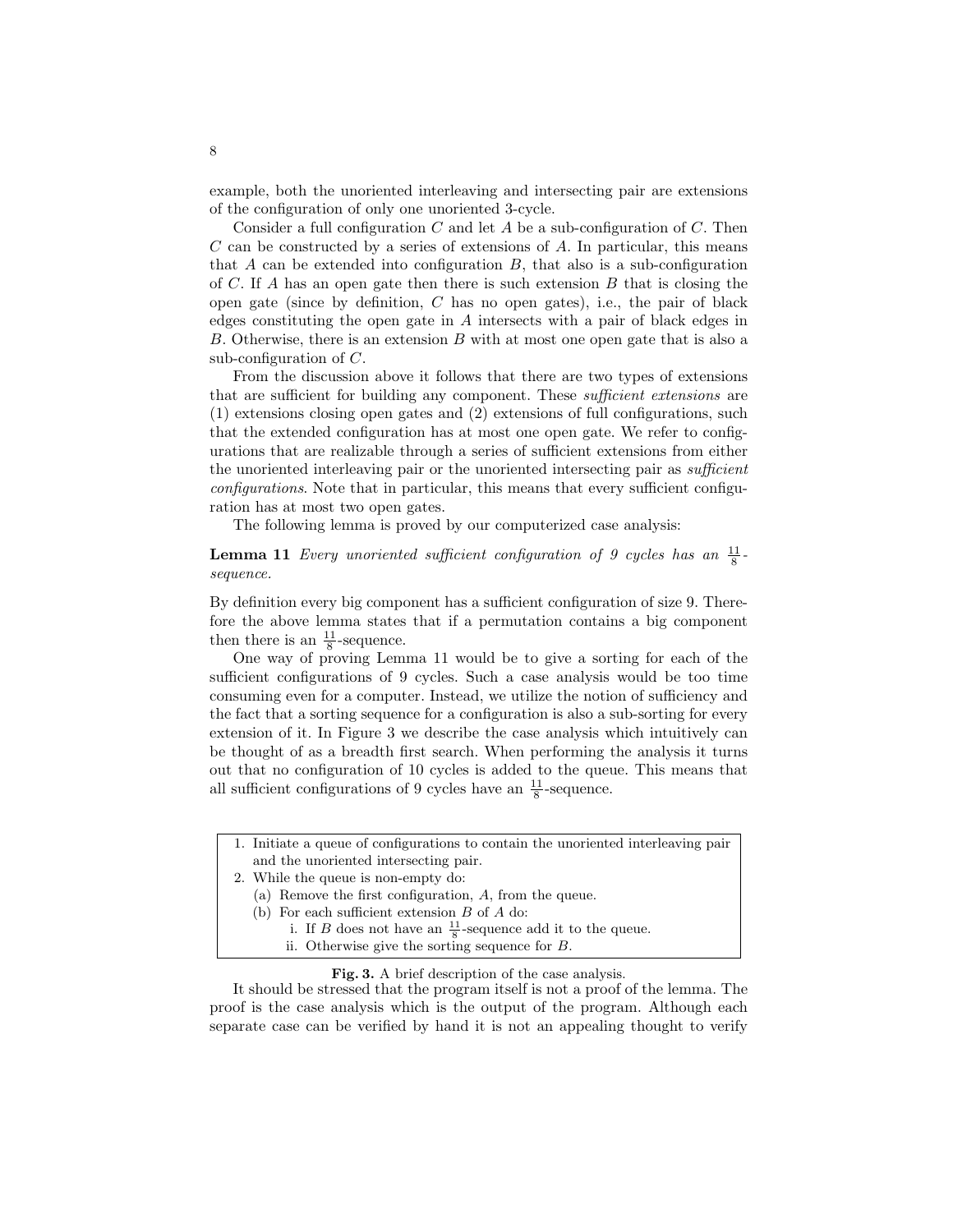80.000 such cases. To remedy this, the case analysis is presented in a user-friendly web interface [1] facilitating a general understanding of its correctness. Moreover, to affirm the correctness we have written a small verification program. This program verifies the proof by verifying (1) that every given sorting is a correct sorting and (2) that all sufficient extensions are considered. Thus the proof as a whole can be checked by verifying the correctness of this small program.

To complete the analysis we now consider small components. Small components that do not have an  $\frac{11}{8}$ -sequence are called *bad small components*. Our computerized enumeration found that there are only five such components. The second step of the case analysis, which is described in the full version of the paper, is to show that permutations with at least 8 cycles that contain only bad small components have an  $\frac{11}{8}$ -sequence.

**Lemma 12** Let  $\pi$  be a permutation with at least 8 cycles that contains only bad small components. Then,  $\pi$  has an  $\frac{11}{8}$ -sequence.

The conclusion of the case analysis in this section is the corollary below. It follows from Lemmas 11 and 12 and is the basis of the  $\frac{11}{8} = 1.375$  approximation algorithm.

**Corollary 13** Every 3-permutation with at least 8 cycles has an  $\frac{11}{8}$ -sequence.

The Diameter for 3-permutations Here we present an upper bound on the diameter for 3-permutations (the proof is given in the full version). In 3 permutations of size *n* the number of cycles is  $c = n/3$ . Let  $g(c) \triangleq 11|c/8| + |3(c+4)|c$ mod 8)/2 and define f as follows:

$$
f(c) \triangleq \begin{cases} g(c) + 1 \text{ if } c \mod 8 = 1\\ g(c) \qquad \text{otherwise} \end{cases}
$$
 (1)

Note that  $f(8l + r) = 11l + f(r)$ . This function gives the upper bound on the diameter for 3-permutations.

Theorem 14  $\text{TD3}(n) \leq f(\frac{n}{3}) \leq 11 \left\lfloor \frac{n}{24} \right\rfloor + \left\lfloor 3 \frac{(n/3 \mod 8)}{2} \right\rfloor$  $\frac{\mod 8}{2}$  + 1.

# 4 The Approximation Algorithm

Now we are ready to present our main result: Algorithm Sort, which is a 1.375 approximation algorithm for sorting by transpositions (Figure 4). Intuitively, the algorithm sorts the permutation by repeatedly applying  $(11, 8)$ -sequences and since  $\frac{11}{8} = 1.375$  we get the desired approximation ratio (based on the lower bound of Theorem 2). The following lemma, whose proof is deferred to the full version of the paper, analyzes the time complexity of the algorithm.

**Lemma 15** The time complexity of Algorithm Sort is  $O(n^2)$ .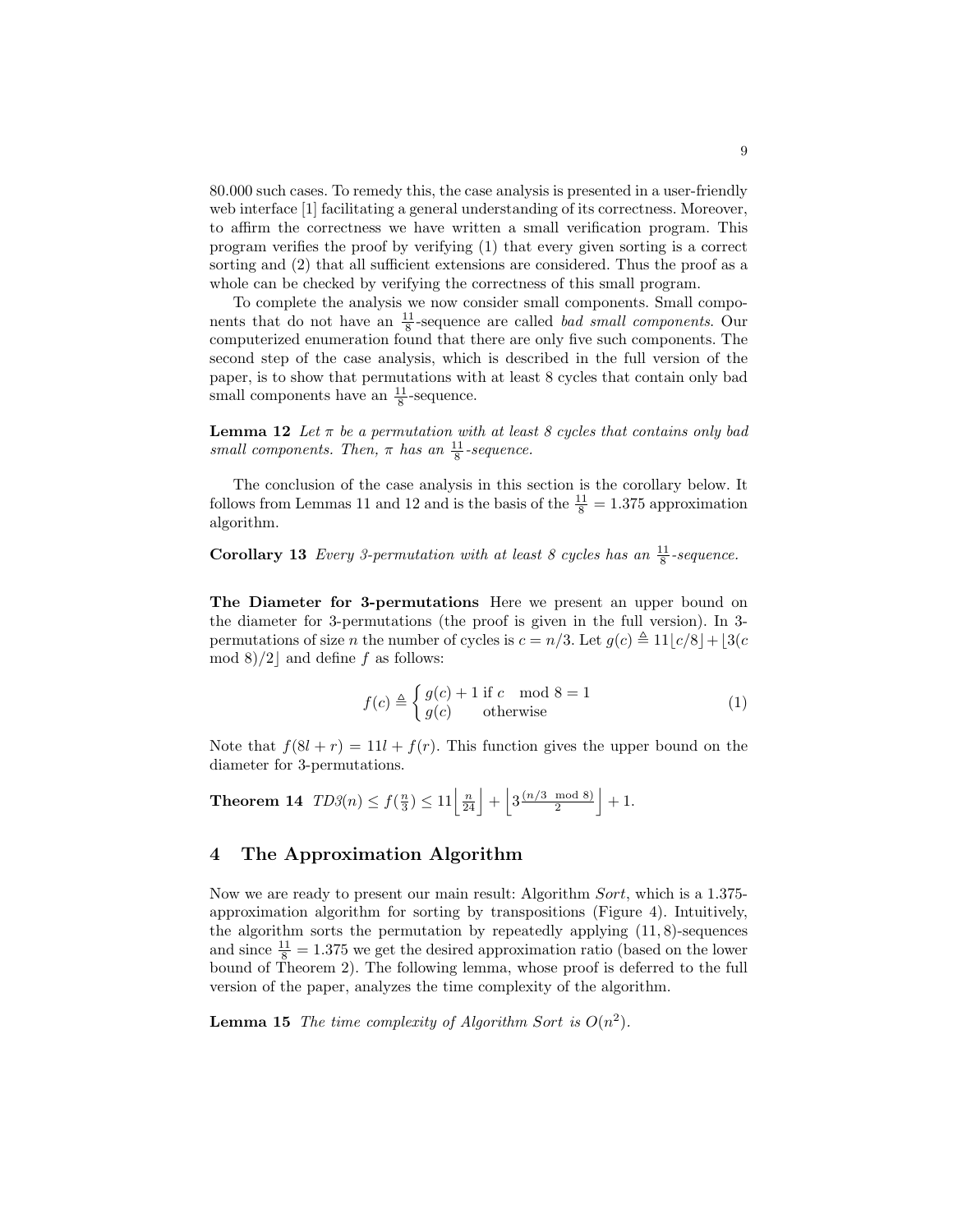#### Algorithm Sort  $(\pi)$

- 1. Transform permutation  $\pi$  into a simple permutation  $\hat{\pi}$  (Lemma 3).
- 2. Check if there is a  $(2, 2)$ -sequence. If so, apply it.
- 3. While  $G(\hat{\pi})$  contains a 2-cycle, apply a 2-move (Christie [9]).
- 4. While  $G(\hat{\pi})$  contains at least 8 cycles apply an  $\frac{11}{8}$ -sequence (Corollary 13).
- 5. While  $G(\hat{\pi})$  contains a 3-cycle, apply a  $(3, 2)$ -sequence (Lemma 6).
- 6. Mimic the sorting of  $\pi$  using the sorting of  $\hat{\pi}$  (Lemma 4).

Fig. 4. A high-level description of the approximation algorithm Sort.

Theorem 16 Algorithm Sort is a 1.375-approximation algorithm for sorting permutations by transpositions, and it runs in quadratic time.

Proof. The running time is shown in Lemma 15. We now prove the approximation ratio. Depending on Step 2, there are two cases: either there is a  $(2, 2)$ sequence or not. Let  $c_3$  (resp.  $c_2$ ) represent the number of 3-cycles (2-cycles) in  $G(\hat{\pi})$  after Step 2.

Case 1 In Step 2 if a  $(2, 2)$ -sequence exists. According to the lower bound in Theorem 2 the best possible sorting is that using only 2-moves. Specifically this means that  $\hat{\pi}$  can not be sorted better than first applying two 2-moves and then another  $c_3 + c_2$  2-moves to sort the remaining cycles. Therefore a lower bound for any sorting of  $\hat{\pi}$  is  $c_3 + c_2 + 2$ . The algorithm gives a sorting using  $2 + \frac{c_2}{2} + f(c_3 + \frac{c_2}{2})$  moves; 2 moves in Step 2,  $c_2/2$  moves in Step 3 creating  $c_2/2$ 3-cycles, and by the proof of Theorem 14 at most  $f(c_3 + \frac{c_2}{2})$  moves in Steps 4 and 5. Thus the approximation ratio of the algorithm is

$$
\frac{2+\frac{c_2}{2}+f(c_3+\frac{c_2}{2})}{c_3+c_2+2} = \frac{2+y+f(x)}{x+y+2} \le \frac{f(x)+2}{x+2},
$$
\n(2)

where  $x = c_3 + \frac{c_2}{2}$  and  $y = \frac{c_2}{2}$ . In Table 1 the last expression of Equation 2 is shown to be bounded from above by  $\frac{11}{8}$ .

Case 2 In Step 2 if a  $(2, 2)$ -sequence does not exist then there are  $c_2 + c_3$  cycles in  $G(\hat{\pi})$  and at least  $c_3 + c_2 + 1$  moves are required to sort  $\hat{\pi}$ ; at least one 0move and by Theorem 2 at least  $c_3 + c_2$  2-moves are required. The algorithm gives a sorting using  $\frac{c_2}{2} + f(c_3 + \frac{c_2}{2})$  moves. Thus the approximation ratio of the algorithm is

$$
\frac{\frac{c_2}{2} + f(c_3 + \frac{c_2}{2})}{c_3 + c_2 + 1} = \frac{f(x) + y}{x + y + 1} \le \frac{f(x)}{x + 1},\tag{3}
$$

where again  $x = c_3 + \frac{c_2}{2}$  and  $y = \frac{c_2}{2}$ . In Table 1 the last expression of Equation 3 is shown to be bounded from above by  $\frac{11}{8}$ . **In the contract of the contract of the contract of the contract of the contract of the contract of the contract of the contract of the contract of the contract of the contract of the contract of the contract of the cont** 

#### 5 Discussion and Open Problems

The main result of this paper is a 1.375-approximation algorithm for sorting by transpositions. In addition, there are some new advances regarding the transposition diameter. The main open problems are to determine the complexity

10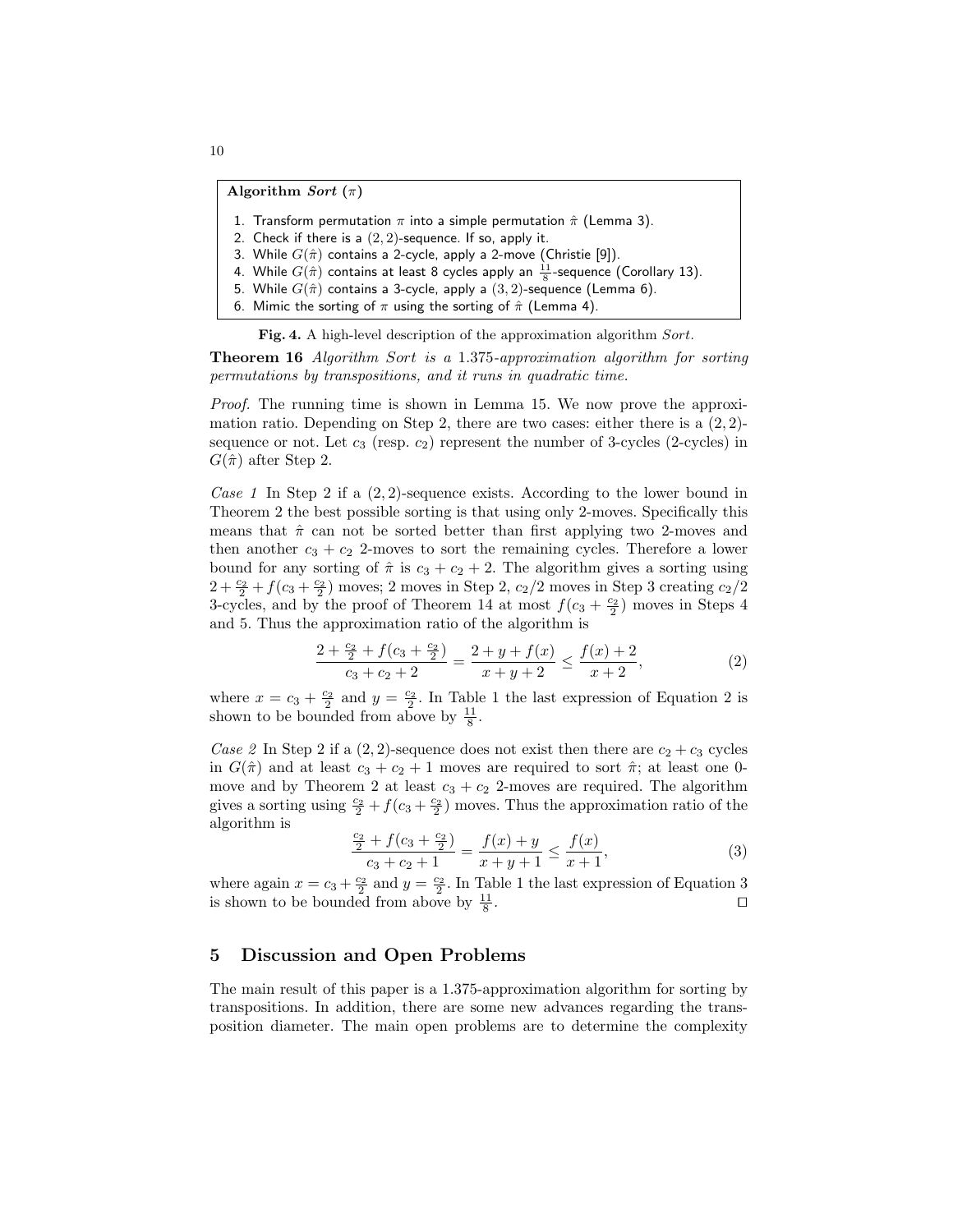Table 1. Function table showing that the approximation ratio of the algorithm is  $\frac{11}{8}$  = 1.375. In the table  $x = 8l + r$  and thus  $f(x) = 11l + f(r)$ .

| r                                  |                                    |                                        | ച                                          | 3                                              |                                                |                                              |                                               |                                                |
|------------------------------------|------------------------------------|----------------------------------------|--------------------------------------------|------------------------------------------------|------------------------------------------------|----------------------------------------------|-----------------------------------------------|------------------------------------------------|
| f(r)                               |                                    |                                        |                                            |                                                |                                                |                                              |                                               | 10                                             |
| $f(x)+2$<br>$x+2$<br>f(x)<br>$x+1$ | $11l+2$<br>$8l+2$<br>111<br>$8l+1$ | $11l+4$<br>$8l+3$<br>$11l+2$<br>$8l+2$ | $11l + 5$<br>$8l + 4$<br>$11l+3$<br>$8l+3$ | $11l + 6$<br>$8l + 5$<br>$11l + 4$<br>$8l + 4$ | $11l + 8$<br>$8l + 6$<br>$11l + 6$<br>$8l + 5$ | $11l+9$<br>$8l + 7$<br>$11l + 7$<br>$8l + 6$ | $11l + 11$<br>$8l + 8$<br>$11l+9$<br>$8l + 7$ | $11l + 12$<br>$8l+9$<br>$11l + 10$<br>$8l + 8$ |

of sorting by transpositions, and to find the transposition diameter. We believe that our results give new insights for further investigation of these problems. In particular, our characterization of components which are "hard-to-sort" may be a key to better lower bounds and approximation algorithms.

Empirical evidence indicate that the upper bound given for the diameter of 3-permutations is very close to the true diameter. If this is correct, then there are permutations at distance 1.375 times the lower bound of Theorem 2. That is, finding a better lower bound is essential for improving the approximation ratio.

Acknowledgments We are grateful to Prof. Ron Shamir, Prof. Jens Lagergren, and Elad Verbin for many invaluable discussions. We also wish to thank Prof. Jens Lagergren for reading early drafts. The first author is grateful to Prof. Benny Chor for hosting him at Tel Aviv University.

## References

- 1. http://www.sbc.su.se/~cherub/SBT1375\_proof.
- 2. K. Appel and W. Haken. Every planar map is four colorable part I: Discharging. Illinois Journal of Mathematics, 21:429–490, 1977.
- 3. D.A. Bader, B. M.E. Moret, and M. Yan. A linear-time algorithm for computing inversion distance between signed permutations with an experimental study. Journal of Computational Biology, 8(5):483–491, 2001.
- 4. V. Bafna and P. A. Pevzner. Genome rearragements and sorting by reversals. SIAM Journal on Computing, 25(2):272–289, 1996.
- 5. V. Bafna and P. A. Pevzner. Sorting by transpositions. SIAM Journal on Discrete Mathematics, 11(2):224–240, May 1998. Preliminary version in the Proceedings of SODA, 1995.
- 6. A. Bergeron. A very elementary presentation of the Hannenhalli-Pevzner theory. In Combinatorial Pattern Matching (CPM '01), pages 106–117, 2001.
- 7. P. Berman, S. Hannanhalli, and M. Karpinski. 1.375-approximation algorithm for sorting by reversals. In Proc. of 10th Eurpean Symposium on Algorithms (ESA'02), pages 200–210. Springer, 2002. LNCS 2461.
- 8. A. Caprara. Sorting permutations by reversals and Eulerian cycle decompositions. SIAM Journal on Discrete Mathematics, 12(1):91–110, February 1999.
- 9. D. A. Christie. Genome Rearrangement Problems. PhD thesis, University of Glasgow, 1999.
- 10. H. Eriksson, K. Eriksson, J. Karlander, L. Svensson, and J. Wastlund. Sorting a bridge hand. Discrete Mathematics, 241(1-3):289–300, 2001.